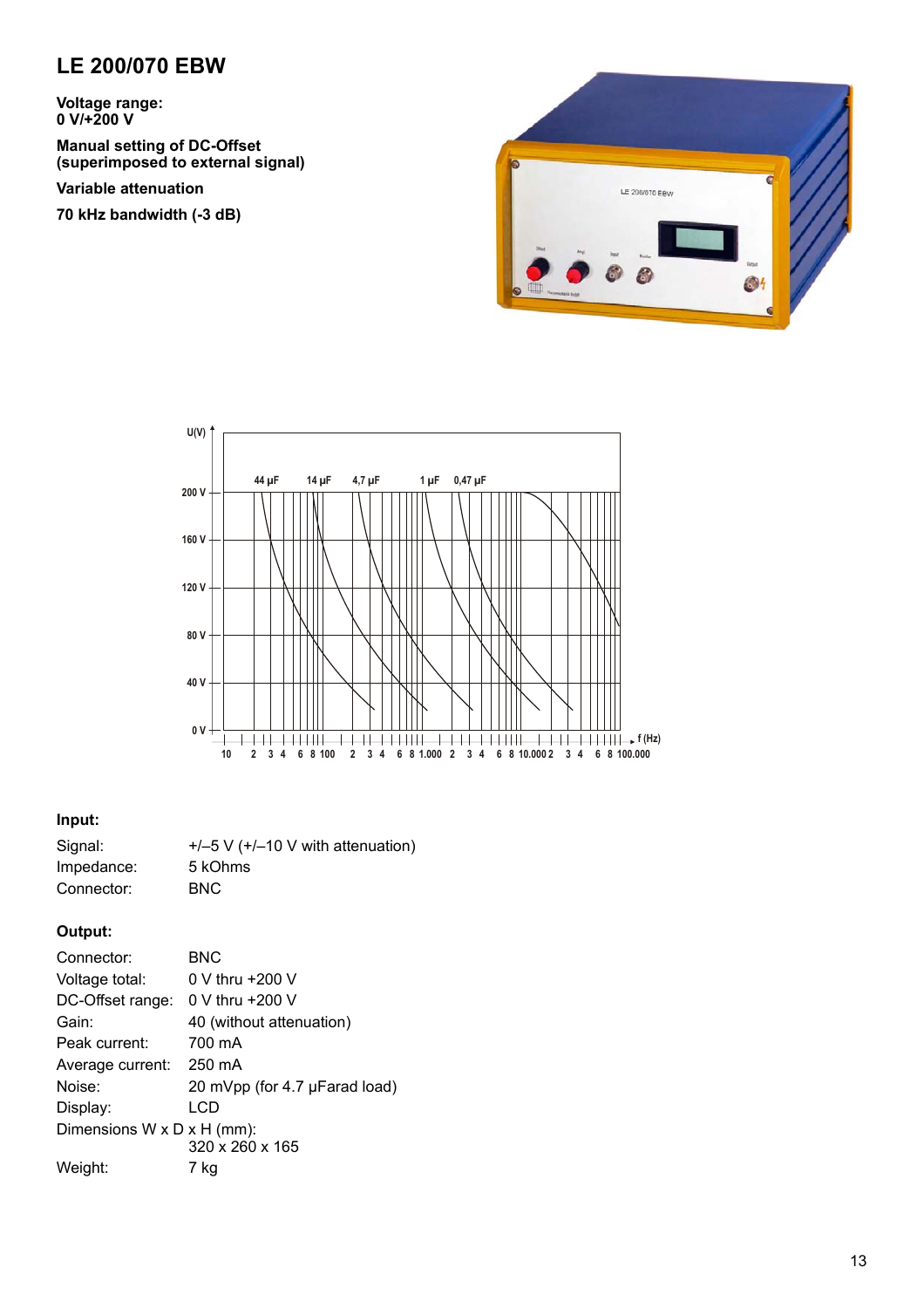# **LE 200/150 EBW (single channel)**

**Voltage range: 0 V/+200 V**

**Manual setting of DC-Offset (superimposed to external signal)**

**Variable attenuation**

**70 kHz bandwidth (-3 dB)**





#### **Input:**

Signal:  $+/-5$  V  $(+/-10$  V with attenuation) Impedance: 5 kOhms Connector: BNC

## **Output:**

| Connector:                                                      | BNC                           |
|-----------------------------------------------------------------|-------------------------------|
| Voltage total:                                                  | 0 V thru +200 V               |
| DC-Offset range:                                                | $0 \vee$ thru $+200 \vee$     |
| Gain:                                                           | 40 (without attenuation)      |
| Peak current:                                                   | 1500 mA                       |
| Average current:                                                | 500 mA                        |
| Noise:                                                          | 20 mVpp (for 4.7 µFarad load) |
| Display:                                                        | LCD                           |
| Dimensions W x D x H (mm):<br>(single channel): 380 x 340 x 180 |                               |
| Weight:<br>(single channel):                                    | 9 ka                          |

## **Modular concept:**

Up to three independent channels can be integrated into one cabinet.

Ordering code: LE 200/150-2: (2 channels) LE 200/150-3: (3 channels)